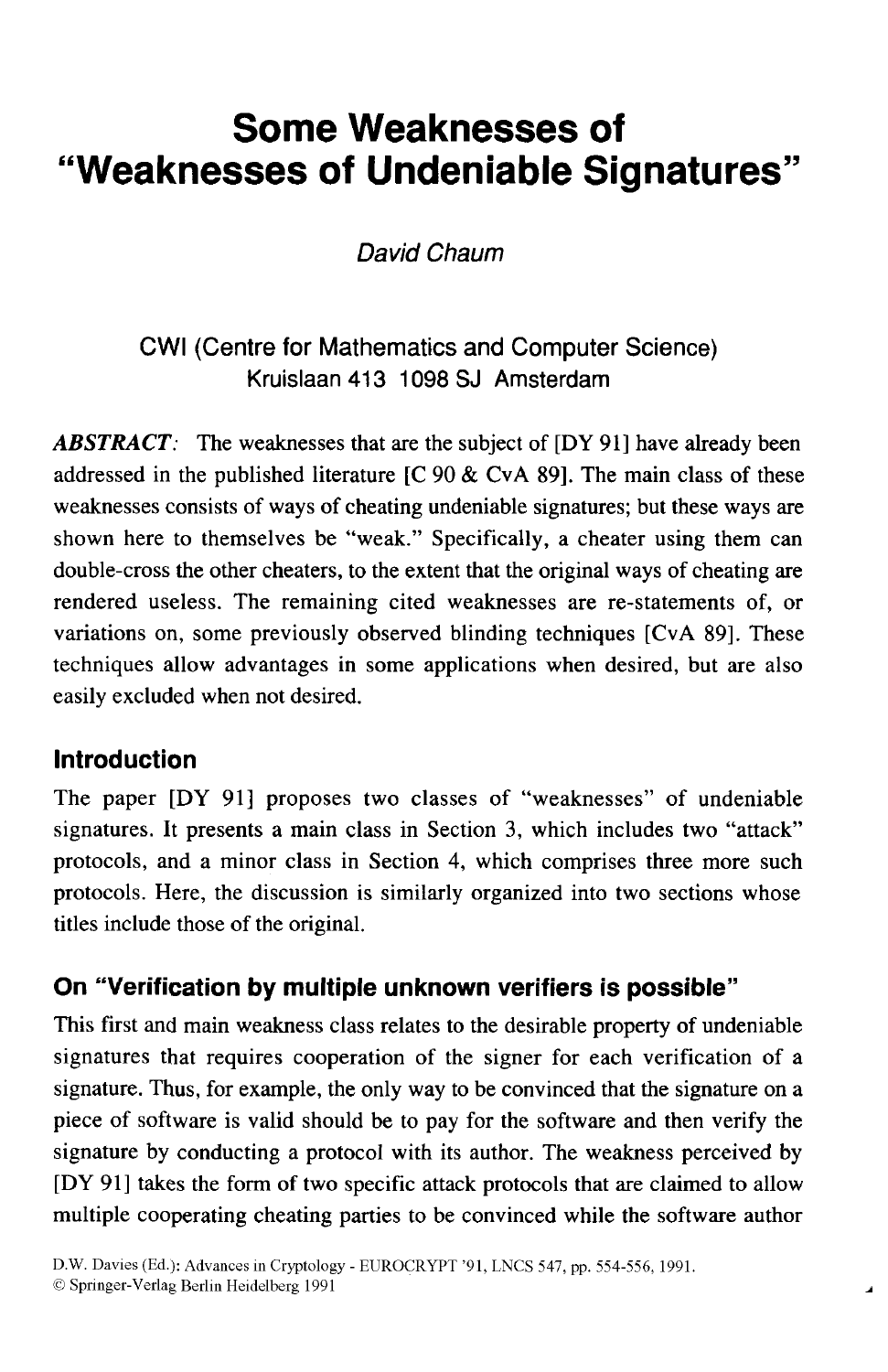believes he is convincing only a single paying customer. (This would **of** course still not allow any after-the-fact cheating or victimization of non-cheating customers .)

It has already been pointed out by **[C 901** that such attacks can exist, and it was also claimed there that they could be prevented by special techniques for a very broad class of protocols, including known undeniable signature protocols (see [C **911** for details of how this is achieved). But none of these techniques are needed to prevent the attacks of [DY 911; in fact, no preventive measures are needed at all. The two attack protocols simply have the feature that a cheating verifier can compute messages from exactly the same distribution as those issued by the genuine signer. This allows a cheater to double-cross all other cheaters into believing that the signer **is** participating. The double-crossing cheater can even convince the other cheaters that arbitrary values are valid signatures on chosen messages.

To see this, observe that knowing how the first message in the protocol is formed, i.e., knowing  $a$  and  $b$ , allows one to generate acceptable responses—even when  $z \neq m^x$ . Thus, in the first attack, which is just a set of cheaters who do a coin-flipping protocol to determine their challenge to the signer, any cheater can create false responses that are apparently valid responses from the signer. The second attack is a chain of "challenge and response blinding" [CVA **891** cheaters stretching from an honest customer to the signer. In this attack, the cheater nearest the customer can simply put the customer in communication with the signer and cheat all the other cheaters into believing a false signature. More generally, any chain segment is similarly cheated by those who control both its ends.

#### **On "Vulnerability to on-line multiplicative attacks"**

The second of the three attacks in this minor class seems to be simply a re-statement of the well-known basic blind signature protocol described in the context of undeniable signatures by [CvA 89]. It involves a set of valid messages, each of which the signer is willing to sign, but without knowing which one is being signed. An example use for this is where each valid signed message is the equivalent of an electronic coin [C **851.** The bank does not care which of the equivalent denomination coins it signs, so long as it can deduct the coin value from the recipient's account. If the signer **does** not wish to issue blind signatures, and hence wishes to prevent the attack, then the signer simply issues signatures only on valid messages.

The first and third attacks involve a cheater who interposes herself in the communication between the signer and a victimized receiver of a signature. These